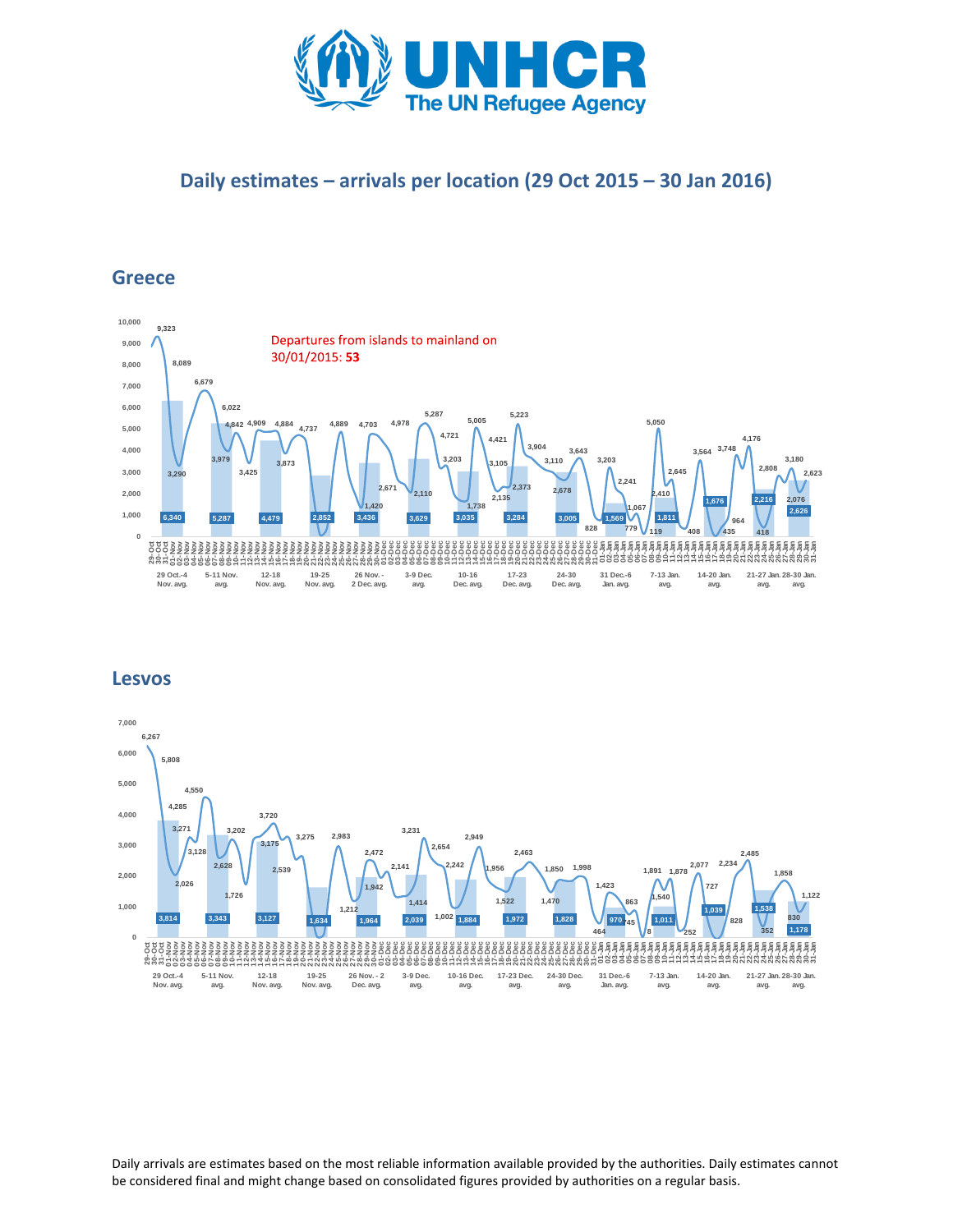



#### **Samos**



Daily arrivals are estimates based on the most reliable information available provided by the authorities. Daily estimates cannot be considered final and might change based on consolidated figures provided by authorities on a regular basis.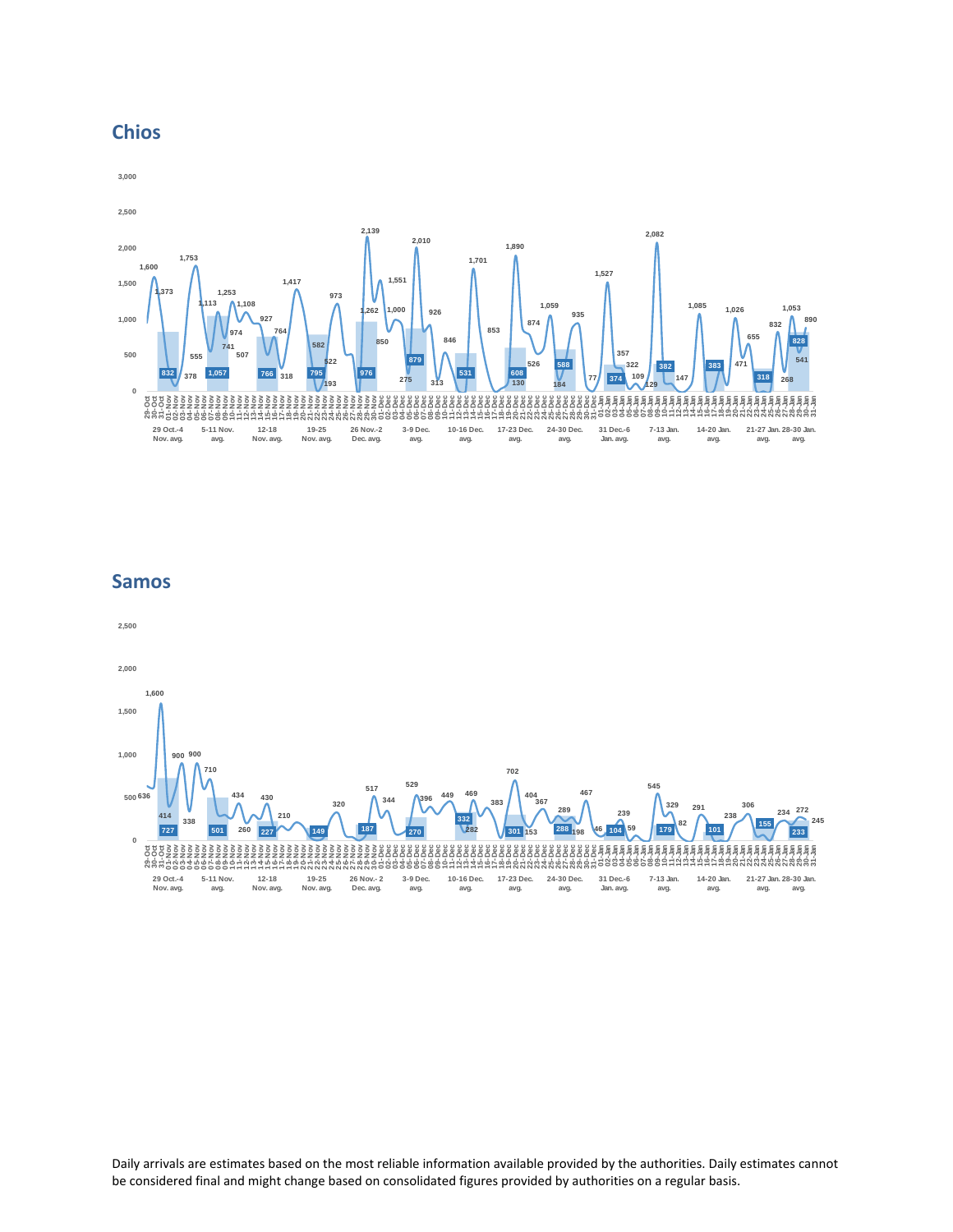

**Leros**



Daily arrivals are estimates based on the most reliable information available provided by the authorities. Daily estimates cannot be considered final and might change based on consolidated figures provided by authorities on a regular basis.

#### **Kos**